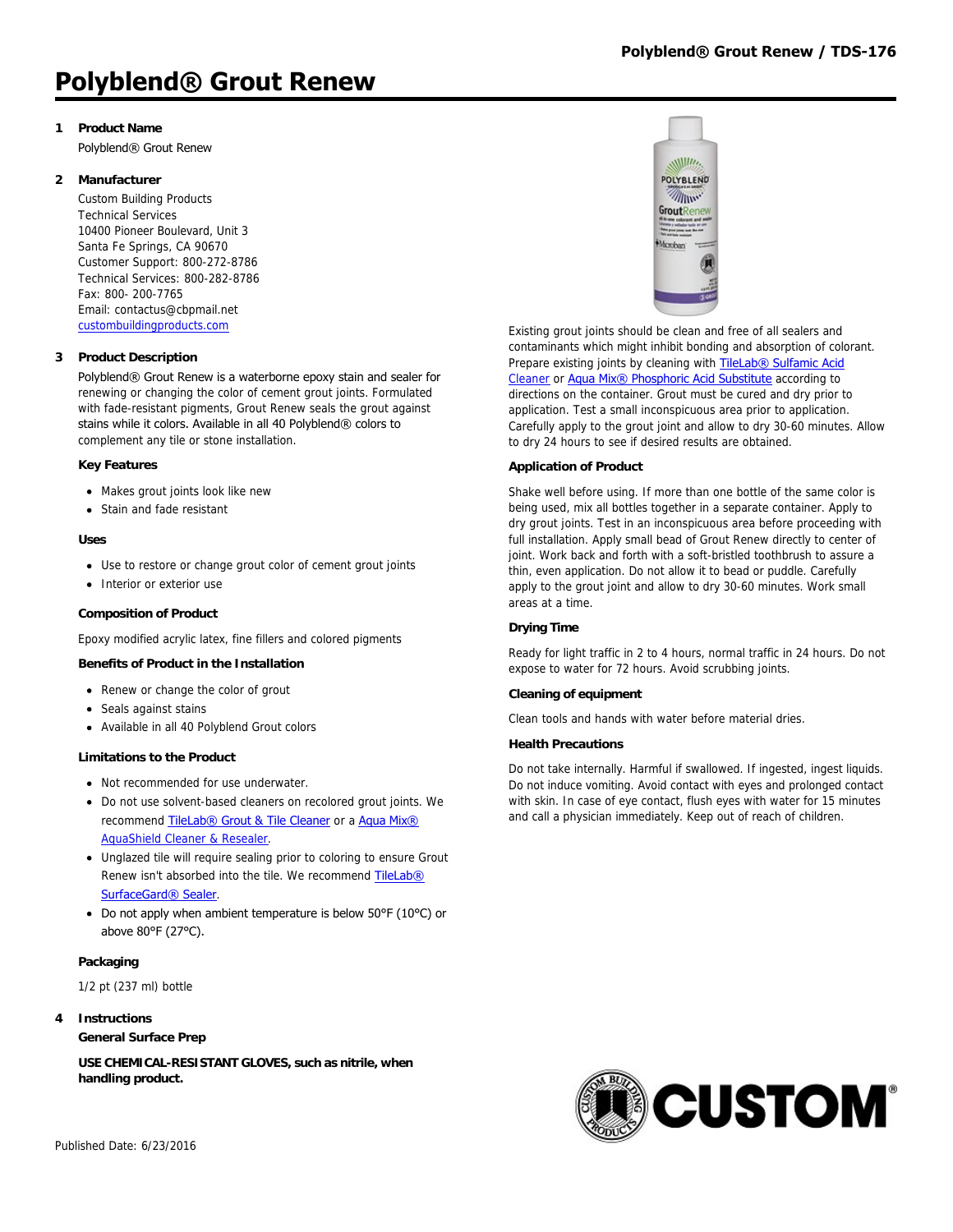# **5 Availability & Cost**

| CGCL09HPT<br><b>Bottle</b><br>Canada<br>1/2 Pint (237 ml)<br>#9 Natural Gray<br><b>Size</b><br>Color<br><b>Item Code</b><br>Package<br>Location<br>CGCL10HPT<br>1/2 Pint (237 ml)<br><b>Bottle</b><br>#10 Antique White<br>Canada<br><b>USA</b><br>GCL09HPT<br>1/2 Pint (237 ml)<br><b>Bottle</b><br>#9 Natural Gray<br><b>Bottle</b><br>CGCL11HPT<br>1/2 Pint (237 ml)<br>#11 Snow White<br>Canada<br><b>USA</b><br>GCL10HPT<br><b>Bottle</b><br>1/2 Pint (237 ml)<br>#10 Antique White<br><b>Bottle</b><br>CGCL19HPT<br>1/2 Pint (237 ml)<br>#19 Pewter<br>Canada<br><b>USA</b><br>GCL11HPT<br><b>Bottle</b><br>1/2 Pint (237 ml)<br>#11 Snow White<br><b>Bottle</b><br>CGCL22HPT<br>1/2 Pint (237 ml)<br>#22 Sahara Tan<br>Canada<br><b>USA</b><br>GCL19HPT<br>#19 Pewter<br><b>Bottle</b><br>1/2 Pint (237 ml)<br><b>Bottle</b><br>CGCL45HPT<br>1/2 Pint (237 ml)<br>#45 Summer Wheat<br>Canada<br><b>USA</b><br>GCL22HPT<br><b>Bottle</b><br>1/2 Pint (237 ml)<br>#22 Sahara Tan<br>CGCL50HPT<br>Bottle<br>1/2 Pint (237 ml)<br>#50 Nutmeg<br>Canada<br><b>USA</b><br>GCL45HPT<br><b>Bottle</b><br>1/2 Pint (237 ml)<br>#45 Summer Wheat<br><b>Bottle</b><br>CGCL52HPT<br>1/2 Pint (237 ml)<br>#52 Tobacco Brown<br>Canada<br><b>USA</b><br>GCL50HPT<br><b>Bottle</b><br>1/2 Pint (237 ml)<br>#50 Nutmeg<br><b>Bottle</b><br>CGCL59HPT<br>1/2 Pint (237 ml)<br>#59 Saddle Brown<br>Canada<br><b>USA</b><br>GCL52HPT<br>1/2 Pint (237 ml)<br>#52 Tobacco Brown<br><b>Bottle</b><br>CGCL60HPT<br>1/2 Pint (237 ml)<br>#60 Charcoal<br><b>Bottle</b><br>Canada<br><b>USA</b><br>GCL59HPT<br><b>Bottle</b><br>1/2 Pint (237 ml)<br>#59 Saddle Brown<br>CGCL95HPT<br>1/2 Pint (237 ml)<br>#95 Sable Brown<br><b>Bottle</b><br>Canada<br>USA<br>GCL60HPT<br><b>Bottle</b><br>1/2 Pint (237 ml)<br>#60 Charcoal<br>CGCL101HPT<br><b>Bottle</b><br>1/2 Pint (237 ml)<br>#101 Quartz<br>Canada<br><b>USA</b><br>GCL95HPT<br>1/2 Pint (237 ml)<br><b>Bottle</b><br>#95 Sable Brown<br>CGCL105HPT<br>1/2 Pint (237 ml)<br>#105 Earth<br><b>Bottle</b><br>Canada<br><b>USA</b><br>GCL101HPT<br>1/2 Pint (237 ml)<br>#101 Quartz<br><b>Bottle</b><br><b>Bottle</b><br>CGCL115HPT<br>1/2 Pint (237 ml)<br>#115 Platinum<br>Canada<br><b>USA</b><br><b>Bottle</b><br>GCL105HPT<br>1/2 Pint (237 ml)<br>#105 Earth<br>CGCL122HPT<br>1/2 Pint (237 ml)<br>#122 Linen<br><b>Bottle</b><br>Canada<br><b>USA</b><br>GCL115HPT<br>1/2 Pint (237 ml)<br>#115 Platinum<br><b>Bottle</b><br>CGCL135HPT<br>1/2 Pint (237 ml)<br>#135 Mushroom<br><b>Bottle</b><br>Canada<br><b>USA</b><br><b>Bottle</b><br>GCL122HPT<br>1/2 Pint (237 ml)<br>$#122$ Linen<br><b>Bottle</b><br>CGCL145HPT<br>1/2 Pint (237 ml)<br>#145 Light Smoke<br>Canada<br><b>USA</b><br>GCL135HPT<br>1/2 Pint (237 ml)<br>#135 Mushroom<br><b>Bottle</b><br>CGCL156HPT<br><b>Bottle</b><br>1/2 Pint (237 ml)<br>#156 Fawn<br>Canada<br><b>USA</b><br>GCL145HPT<br>1/2 Pint (237 ml)<br>#145 Light Smoke<br><b>Bottle</b><br>Bottle<br>CGCL165HPT<br>1/2 Pint (237 ml)<br>#165 Delorean Gray<br>Canada<br><b>USA</b><br><b>Bottle</b><br>GCL156HPT<br>1/2 Pint (237 ml)<br>#156 Fawn<br>CGCL172HPT<br>1/2 Pint (237 ml)<br>#172 Urban Putty<br><b>Bottle</b><br>Canada<br><b>USA</b><br>GCL165HPT<br>1/2 Pint (237 ml)<br>#165 Delorean Gray<br><b>Bottle</b><br>CGCL180HPT<br>1/2 Pint (237 ml)<br>#180 Sandstone<br><b>Bottle</b><br>Canada<br><b>USA</b><br>GCL172HPT<br>1/2 Pint (237 ml)<br>#172 Urban Putty<br><b>Bottle</b><br>CGCL183HPT<br><b>Bottle</b><br>1/2 Pint (237 ml)<br>#183 Chateau<br>Canada<br><b>USA</b><br><b>Bottle</b><br>GCL180HPT<br>1/2 Pint (237 ml)<br>#180 Sandstone<br>CGCL185HPT<br>1/2 Pint (237 ml)<br>#185 New Taupe<br><b>Bottle</b><br>Canada<br><b>USA</b><br>GCL183HPT<br><b>Bottle</b><br>1/2 Pint (237 ml)<br>#183 Chateau<br>CGCL186HPT<br>1/2 Pint (237 ml)<br>#186 Khaki<br><b>Bottle</b><br>Canada<br><b>USA</b><br><b>Bottle</b><br>GCL185HPT<br>1/2 Pint (237 ml)<br>#185 New Taupe<br>CGCL333HPT<br><b>Bottle</b><br>1/2 Pint (237 ml)<br>#333 Alabaster<br>Canada<br><b>USA</b><br>GCL186HPT<br>1/2 Pint (237 ml)<br><b>Bottle</b><br>#186 Khaki<br>CGCL335HPT<br><b>Bottle</b><br>1/2 Pint (237 ml)<br>#335 Winter Gray<br>Canada<br><b>USA</b><br>GCL333HPT<br><b>Bottle</b><br>1/2 Pint (237 ml)<br>#333 Alabaster<br>CGCL370HPT<br><b>Bottle</b><br>1/2 Pint (237 ml)<br>#370 Dove Gray<br>Canada<br><b>USA</b><br>GCL335HPT<br>1/2 Pint (237 ml)<br>#335 Winter Gray<br><b>Bottle</b><br>CGCL380HPT<br>1/2 Pint (237 ml)<br>#380 Haystack<br><b>Bottle</b><br>Canada<br><b>USA</b><br>GCL370HPT<br><b>Bottle</b><br>1/2 Pint (237 ml)<br>#370 Dove Gray<br>CGCL381HPT<br>1/2 Pint (237 ml)<br>#381 Bright White<br><b>Bottle</b><br>Canada<br><b>USA</b><br><b>Bottle</b><br>GCL380HPT<br>1/2 Pint (237 ml)<br>#380 Haystack<br>CGCL382HPT<br>#382 Bone<br><b>Bottle</b><br>1/2 Pint (237 ml)<br>Canada<br>GCL381HPT<br><b>Bottle</b><br>USA<br>1/2 Pint (237 ml)<br>#381 Bright White<br>CGCL386HPT<br>1/2 Pint (237 ml)<br><b>Bottle</b><br>Canada<br>#386 Oyster Gray<br><b>USA</b><br>GCL382HPT<br>#382 Bone<br><b>Bottle</b><br>1/2 Pint (237 ml)<br>CGCL401HPT<br>1/2 Pint (237 ml)<br>#540 Truffle<br><b>Bottle</b><br>Canada<br><b>USA</b><br>GCL386HPT<br>1/2 Pint (237 ml)<br>#386 Oyster Gray<br><b>Bottle</b><br>CGCL541HPT   1/2 Pint (237 ml)   #541 Walnut<br><b>Bottle</b><br>Canada<br>GCL401HPT 1/2 Pint (237 ml) #540 Truffle<br>Bottle<br><b>USA</b><br>CGCL542HPT<br>1/2 Pint (237 ml)<br>#542 Graystone<br><b>Bottle</b><br>Canada<br><b>USA</b><br>1/2 Pint (237 ml)<br>GCL541HPT<br>#541 Walnut<br><b>Bottle</b><br>#543 Driftwood<br><b>Bottle</b><br>CGCL543HPT<br>1/2 Pint (237 ml)<br>Canada<br><b>USA</b><br>GCL542HPT<br>1/2 Pint (237 ml)<br><b>Bottle</b><br>#542 Graystone<br>CGCL544HPT<br>1/2 Pint (237 ml)<br>#544 Rolling Fog<br><b>Bottle</b><br>Canada<br><b>USA</b><br>GCL543HPT<br>1/2 Pint (237 ml)<br>#543 Driftwood<br><b>Bottle</b><br>CGCL545HPT<br>1/2 Pint (237 ml)<br>#545 Bleached<br><b>Bottle</b><br>Canada<br>USA<br>GCL544HPT<br>1/2 Pint (237 ml)<br>#544 Rolling Fog<br><b>Bottle</b><br>Wood<br><b>USA</b><br>GCL545HPT<br>1/2 Pint (237 ml)<br>#545 Bleached<br><b>Bottle</b><br>CGCL546HPT<br>1/2 Pint (237 ml)<br>#546 Cape Gray<br><b>Bottle</b><br>Canada<br>Wood<br>CGCL547HPT<br>1/2 Pint (237 ml)<br>#547 Ice Blue<br><b>Bottle</b><br>Canada<br>USA<br>GCL546HPT<br>1/2 Pint (237 ml)<br>#546 Cape Gray<br><b>Bottle</b><br>CGCL548HPT<br>1/2 Pint (237 ml)<br>#548 Surf Green<br><b>Bottle</b><br>Canada<br><b>USA</b><br>GCL547HPT<br>1/2 Pint (237 ml)<br>#547 Ice Blue<br><b>Bottle</b> | <b>Availability &amp; Cost</b> |           |                   |                 |               | Location | <b>Item Code</b> | <b>Size</b> | Color | Package |
|----------------------------------------------------------------------------------------------------------------------------------------------------------------------------------------------------------------------------------------------------------------------------------------------------------------------------------------------------------------------------------------------------------------------------------------------------------------------------------------------------------------------------------------------------------------------------------------------------------------------------------------------------------------------------------------------------------------------------------------------------------------------------------------------------------------------------------------------------------------------------------------------------------------------------------------------------------------------------------------------------------------------------------------------------------------------------------------------------------------------------------------------------------------------------------------------------------------------------------------------------------------------------------------------------------------------------------------------------------------------------------------------------------------------------------------------------------------------------------------------------------------------------------------------------------------------------------------------------------------------------------------------------------------------------------------------------------------------------------------------------------------------------------------------------------------------------------------------------------------------------------------------------------------------------------------------------------------------------------------------------------------------------------------------------------------------------------------------------------------------------------------------------------------------------------------------------------------------------------------------------------------------------------------------------------------------------------------------------------------------------------------------------------------------------------------------------------------------------------------------------------------------------------------------------------------------------------------------------------------------------------------------------------------------------------------------------------------------------------------------------------------------------------------------------------------------------------------------------------------------------------------------------------------------------------------------------------------------------------------------------------------------------------------------------------------------------------------------------------------------------------------------------------------------------------------------------------------------------------------------------------------------------------------------------------------------------------------------------------------------------------------------------------------------------------------------------------------------------------------------------------------------------------------------------------------------------------------------------------------------------------------------------------------------------------------------------------------------------------------------------------------------------------------------------------------------------------------------------------------------------------------------------------------------------------------------------------------------------------------------------------------------------------------------------------------------------------------------------------------------------------------------------------------------------------------------------------------------------------------------------------------------------------------------------------------------------------------------------------------------------------------------------------------------------------------------------------------------------------------------------------------------------------------------------------------------------------------------------------------------------------------------------------------------------------------------------------------------------------------------------------------------------------------------------------------------------------------------------------------------------------------------------------------------------------------------------------------------------------------------------------------------------------------------------------------------------------------------------------------------------------------------------------------------------------------------------------------------------------------------------------------------------------------------------------------------------------------------------------------------------------------------------------------------------------------------------------------------------------------------------------------------------------------------------------------------------------------------------------------------------------------------------------------------------------------------------------------------------------------------------------------------------------------------------------------------------------------------------------------------------------------------------------------------------------------------------------------------------------------------------------------------------------------------------------------------------------------------------------------------------------------------------------------------------------------------------------------------------------------------------------------------------------------------------------------------------------------------------------------------------------------------------------------------------------------------------------------------------------------------------------------------------------------------------------------------------------------------------------------------------------------------------------------------|--------------------------------|-----------|-------------------|-----------------|---------------|----------|------------------|-------------|-------|---------|
|                                                                                                                                                                                                                                                                                                                                                                                                                                                                                                                                                                                                                                                                                                                                                                                                                                                                                                                                                                                                                                                                                                                                                                                                                                                                                                                                                                                                                                                                                                                                                                                                                                                                                                                                                                                                                                                                                                                                                                                                                                                                                                                                                                                                                                                                                                                                                                                                                                                                                                                                                                                                                                                                                                                                                                                                                                                                                                                                                                                                                                                                                                                                                                                                                                                                                                                                                                                                                                                                                                                                                                                                                                                                                                                                                                                                                                                                                                                                                                                                                                                                                                                                                                                                                                                                                                                                                                                                                                                                                                                                                                                                                                                                                                                                                                                                                                                                                                                                                                                                                                                                                                                                                                                                                                                                                                                                                                                                                                                                                                                                                                                                                                                                                                                                                                                                                                                                                                                                                                                                                                                                                                                                                                                                                                                                                                                                                                                                                                                                                                                                                                                                                                                                      |                                |           |                   |                 |               |          |                  |             |       |         |
|                                                                                                                                                                                                                                                                                                                                                                                                                                                                                                                                                                                                                                                                                                                                                                                                                                                                                                                                                                                                                                                                                                                                                                                                                                                                                                                                                                                                                                                                                                                                                                                                                                                                                                                                                                                                                                                                                                                                                                                                                                                                                                                                                                                                                                                                                                                                                                                                                                                                                                                                                                                                                                                                                                                                                                                                                                                                                                                                                                                                                                                                                                                                                                                                                                                                                                                                                                                                                                                                                                                                                                                                                                                                                                                                                                                                                                                                                                                                                                                                                                                                                                                                                                                                                                                                                                                                                                                                                                                                                                                                                                                                                                                                                                                                                                                                                                                                                                                                                                                                                                                                                                                                                                                                                                                                                                                                                                                                                                                                                                                                                                                                                                                                                                                                                                                                                                                                                                                                                                                                                                                                                                                                                                                                                                                                                                                                                                                                                                                                                                                                                                                                                                                                      |                                |           |                   |                 |               |          |                  |             |       |         |
|                                                                                                                                                                                                                                                                                                                                                                                                                                                                                                                                                                                                                                                                                                                                                                                                                                                                                                                                                                                                                                                                                                                                                                                                                                                                                                                                                                                                                                                                                                                                                                                                                                                                                                                                                                                                                                                                                                                                                                                                                                                                                                                                                                                                                                                                                                                                                                                                                                                                                                                                                                                                                                                                                                                                                                                                                                                                                                                                                                                                                                                                                                                                                                                                                                                                                                                                                                                                                                                                                                                                                                                                                                                                                                                                                                                                                                                                                                                                                                                                                                                                                                                                                                                                                                                                                                                                                                                                                                                                                                                                                                                                                                                                                                                                                                                                                                                                                                                                                                                                                                                                                                                                                                                                                                                                                                                                                                                                                                                                                                                                                                                                                                                                                                                                                                                                                                                                                                                                                                                                                                                                                                                                                                                                                                                                                                                                                                                                                                                                                                                                                                                                                                                                      |                                |           |                   |                 |               |          |                  |             |       |         |
|                                                                                                                                                                                                                                                                                                                                                                                                                                                                                                                                                                                                                                                                                                                                                                                                                                                                                                                                                                                                                                                                                                                                                                                                                                                                                                                                                                                                                                                                                                                                                                                                                                                                                                                                                                                                                                                                                                                                                                                                                                                                                                                                                                                                                                                                                                                                                                                                                                                                                                                                                                                                                                                                                                                                                                                                                                                                                                                                                                                                                                                                                                                                                                                                                                                                                                                                                                                                                                                                                                                                                                                                                                                                                                                                                                                                                                                                                                                                                                                                                                                                                                                                                                                                                                                                                                                                                                                                                                                                                                                                                                                                                                                                                                                                                                                                                                                                                                                                                                                                                                                                                                                                                                                                                                                                                                                                                                                                                                                                                                                                                                                                                                                                                                                                                                                                                                                                                                                                                                                                                                                                                                                                                                                                                                                                                                                                                                                                                                                                                                                                                                                                                                                                      |                                |           |                   |                 |               |          |                  |             |       |         |
|                                                                                                                                                                                                                                                                                                                                                                                                                                                                                                                                                                                                                                                                                                                                                                                                                                                                                                                                                                                                                                                                                                                                                                                                                                                                                                                                                                                                                                                                                                                                                                                                                                                                                                                                                                                                                                                                                                                                                                                                                                                                                                                                                                                                                                                                                                                                                                                                                                                                                                                                                                                                                                                                                                                                                                                                                                                                                                                                                                                                                                                                                                                                                                                                                                                                                                                                                                                                                                                                                                                                                                                                                                                                                                                                                                                                                                                                                                                                                                                                                                                                                                                                                                                                                                                                                                                                                                                                                                                                                                                                                                                                                                                                                                                                                                                                                                                                                                                                                                                                                                                                                                                                                                                                                                                                                                                                                                                                                                                                                                                                                                                                                                                                                                                                                                                                                                                                                                                                                                                                                                                                                                                                                                                                                                                                                                                                                                                                                                                                                                                                                                                                                                                                      |                                |           |                   |                 |               |          |                  |             |       |         |
|                                                                                                                                                                                                                                                                                                                                                                                                                                                                                                                                                                                                                                                                                                                                                                                                                                                                                                                                                                                                                                                                                                                                                                                                                                                                                                                                                                                                                                                                                                                                                                                                                                                                                                                                                                                                                                                                                                                                                                                                                                                                                                                                                                                                                                                                                                                                                                                                                                                                                                                                                                                                                                                                                                                                                                                                                                                                                                                                                                                                                                                                                                                                                                                                                                                                                                                                                                                                                                                                                                                                                                                                                                                                                                                                                                                                                                                                                                                                                                                                                                                                                                                                                                                                                                                                                                                                                                                                                                                                                                                                                                                                                                                                                                                                                                                                                                                                                                                                                                                                                                                                                                                                                                                                                                                                                                                                                                                                                                                                                                                                                                                                                                                                                                                                                                                                                                                                                                                                                                                                                                                                                                                                                                                                                                                                                                                                                                                                                                                                                                                                                                                                                                                                      |                                |           |                   |                 |               |          |                  |             |       |         |
|                                                                                                                                                                                                                                                                                                                                                                                                                                                                                                                                                                                                                                                                                                                                                                                                                                                                                                                                                                                                                                                                                                                                                                                                                                                                                                                                                                                                                                                                                                                                                                                                                                                                                                                                                                                                                                                                                                                                                                                                                                                                                                                                                                                                                                                                                                                                                                                                                                                                                                                                                                                                                                                                                                                                                                                                                                                                                                                                                                                                                                                                                                                                                                                                                                                                                                                                                                                                                                                                                                                                                                                                                                                                                                                                                                                                                                                                                                                                                                                                                                                                                                                                                                                                                                                                                                                                                                                                                                                                                                                                                                                                                                                                                                                                                                                                                                                                                                                                                                                                                                                                                                                                                                                                                                                                                                                                                                                                                                                                                                                                                                                                                                                                                                                                                                                                                                                                                                                                                                                                                                                                                                                                                                                                                                                                                                                                                                                                                                                                                                                                                                                                                                                                      |                                |           |                   |                 |               |          |                  |             |       |         |
|                                                                                                                                                                                                                                                                                                                                                                                                                                                                                                                                                                                                                                                                                                                                                                                                                                                                                                                                                                                                                                                                                                                                                                                                                                                                                                                                                                                                                                                                                                                                                                                                                                                                                                                                                                                                                                                                                                                                                                                                                                                                                                                                                                                                                                                                                                                                                                                                                                                                                                                                                                                                                                                                                                                                                                                                                                                                                                                                                                                                                                                                                                                                                                                                                                                                                                                                                                                                                                                                                                                                                                                                                                                                                                                                                                                                                                                                                                                                                                                                                                                                                                                                                                                                                                                                                                                                                                                                                                                                                                                                                                                                                                                                                                                                                                                                                                                                                                                                                                                                                                                                                                                                                                                                                                                                                                                                                                                                                                                                                                                                                                                                                                                                                                                                                                                                                                                                                                                                                                                                                                                                                                                                                                                                                                                                                                                                                                                                                                                                                                                                                                                                                                                                      |                                |           |                   |                 |               |          |                  |             |       |         |
|                                                                                                                                                                                                                                                                                                                                                                                                                                                                                                                                                                                                                                                                                                                                                                                                                                                                                                                                                                                                                                                                                                                                                                                                                                                                                                                                                                                                                                                                                                                                                                                                                                                                                                                                                                                                                                                                                                                                                                                                                                                                                                                                                                                                                                                                                                                                                                                                                                                                                                                                                                                                                                                                                                                                                                                                                                                                                                                                                                                                                                                                                                                                                                                                                                                                                                                                                                                                                                                                                                                                                                                                                                                                                                                                                                                                                                                                                                                                                                                                                                                                                                                                                                                                                                                                                                                                                                                                                                                                                                                                                                                                                                                                                                                                                                                                                                                                                                                                                                                                                                                                                                                                                                                                                                                                                                                                                                                                                                                                                                                                                                                                                                                                                                                                                                                                                                                                                                                                                                                                                                                                                                                                                                                                                                                                                                                                                                                                                                                                                                                                                                                                                                                                      |                                |           |                   |                 |               |          |                  |             |       |         |
|                                                                                                                                                                                                                                                                                                                                                                                                                                                                                                                                                                                                                                                                                                                                                                                                                                                                                                                                                                                                                                                                                                                                                                                                                                                                                                                                                                                                                                                                                                                                                                                                                                                                                                                                                                                                                                                                                                                                                                                                                                                                                                                                                                                                                                                                                                                                                                                                                                                                                                                                                                                                                                                                                                                                                                                                                                                                                                                                                                                                                                                                                                                                                                                                                                                                                                                                                                                                                                                                                                                                                                                                                                                                                                                                                                                                                                                                                                                                                                                                                                                                                                                                                                                                                                                                                                                                                                                                                                                                                                                                                                                                                                                                                                                                                                                                                                                                                                                                                                                                                                                                                                                                                                                                                                                                                                                                                                                                                                                                                                                                                                                                                                                                                                                                                                                                                                                                                                                                                                                                                                                                                                                                                                                                                                                                                                                                                                                                                                                                                                                                                                                                                                                                      |                                |           |                   |                 |               |          |                  |             |       |         |
|                                                                                                                                                                                                                                                                                                                                                                                                                                                                                                                                                                                                                                                                                                                                                                                                                                                                                                                                                                                                                                                                                                                                                                                                                                                                                                                                                                                                                                                                                                                                                                                                                                                                                                                                                                                                                                                                                                                                                                                                                                                                                                                                                                                                                                                                                                                                                                                                                                                                                                                                                                                                                                                                                                                                                                                                                                                                                                                                                                                                                                                                                                                                                                                                                                                                                                                                                                                                                                                                                                                                                                                                                                                                                                                                                                                                                                                                                                                                                                                                                                                                                                                                                                                                                                                                                                                                                                                                                                                                                                                                                                                                                                                                                                                                                                                                                                                                                                                                                                                                                                                                                                                                                                                                                                                                                                                                                                                                                                                                                                                                                                                                                                                                                                                                                                                                                                                                                                                                                                                                                                                                                                                                                                                                                                                                                                                                                                                                                                                                                                                                                                                                                                                                      |                                |           |                   |                 |               |          |                  |             |       |         |
|                                                                                                                                                                                                                                                                                                                                                                                                                                                                                                                                                                                                                                                                                                                                                                                                                                                                                                                                                                                                                                                                                                                                                                                                                                                                                                                                                                                                                                                                                                                                                                                                                                                                                                                                                                                                                                                                                                                                                                                                                                                                                                                                                                                                                                                                                                                                                                                                                                                                                                                                                                                                                                                                                                                                                                                                                                                                                                                                                                                                                                                                                                                                                                                                                                                                                                                                                                                                                                                                                                                                                                                                                                                                                                                                                                                                                                                                                                                                                                                                                                                                                                                                                                                                                                                                                                                                                                                                                                                                                                                                                                                                                                                                                                                                                                                                                                                                                                                                                                                                                                                                                                                                                                                                                                                                                                                                                                                                                                                                                                                                                                                                                                                                                                                                                                                                                                                                                                                                                                                                                                                                                                                                                                                                                                                                                                                                                                                                                                                                                                                                                                                                                                                                      |                                |           |                   |                 |               |          |                  |             |       |         |
|                                                                                                                                                                                                                                                                                                                                                                                                                                                                                                                                                                                                                                                                                                                                                                                                                                                                                                                                                                                                                                                                                                                                                                                                                                                                                                                                                                                                                                                                                                                                                                                                                                                                                                                                                                                                                                                                                                                                                                                                                                                                                                                                                                                                                                                                                                                                                                                                                                                                                                                                                                                                                                                                                                                                                                                                                                                                                                                                                                                                                                                                                                                                                                                                                                                                                                                                                                                                                                                                                                                                                                                                                                                                                                                                                                                                                                                                                                                                                                                                                                                                                                                                                                                                                                                                                                                                                                                                                                                                                                                                                                                                                                                                                                                                                                                                                                                                                                                                                                                                                                                                                                                                                                                                                                                                                                                                                                                                                                                                                                                                                                                                                                                                                                                                                                                                                                                                                                                                                                                                                                                                                                                                                                                                                                                                                                                                                                                                                                                                                                                                                                                                                                                                      |                                |           |                   |                 |               |          |                  |             |       |         |
|                                                                                                                                                                                                                                                                                                                                                                                                                                                                                                                                                                                                                                                                                                                                                                                                                                                                                                                                                                                                                                                                                                                                                                                                                                                                                                                                                                                                                                                                                                                                                                                                                                                                                                                                                                                                                                                                                                                                                                                                                                                                                                                                                                                                                                                                                                                                                                                                                                                                                                                                                                                                                                                                                                                                                                                                                                                                                                                                                                                                                                                                                                                                                                                                                                                                                                                                                                                                                                                                                                                                                                                                                                                                                                                                                                                                                                                                                                                                                                                                                                                                                                                                                                                                                                                                                                                                                                                                                                                                                                                                                                                                                                                                                                                                                                                                                                                                                                                                                                                                                                                                                                                                                                                                                                                                                                                                                                                                                                                                                                                                                                                                                                                                                                                                                                                                                                                                                                                                                                                                                                                                                                                                                                                                                                                                                                                                                                                                                                                                                                                                                                                                                                                                      |                                |           |                   |                 |               |          |                  |             |       |         |
|                                                                                                                                                                                                                                                                                                                                                                                                                                                                                                                                                                                                                                                                                                                                                                                                                                                                                                                                                                                                                                                                                                                                                                                                                                                                                                                                                                                                                                                                                                                                                                                                                                                                                                                                                                                                                                                                                                                                                                                                                                                                                                                                                                                                                                                                                                                                                                                                                                                                                                                                                                                                                                                                                                                                                                                                                                                                                                                                                                                                                                                                                                                                                                                                                                                                                                                                                                                                                                                                                                                                                                                                                                                                                                                                                                                                                                                                                                                                                                                                                                                                                                                                                                                                                                                                                                                                                                                                                                                                                                                                                                                                                                                                                                                                                                                                                                                                                                                                                                                                                                                                                                                                                                                                                                                                                                                                                                                                                                                                                                                                                                                                                                                                                                                                                                                                                                                                                                                                                                                                                                                                                                                                                                                                                                                                                                                                                                                                                                                                                                                                                                                                                                                                      |                                |           |                   |                 |               |          |                  |             |       |         |
|                                                                                                                                                                                                                                                                                                                                                                                                                                                                                                                                                                                                                                                                                                                                                                                                                                                                                                                                                                                                                                                                                                                                                                                                                                                                                                                                                                                                                                                                                                                                                                                                                                                                                                                                                                                                                                                                                                                                                                                                                                                                                                                                                                                                                                                                                                                                                                                                                                                                                                                                                                                                                                                                                                                                                                                                                                                                                                                                                                                                                                                                                                                                                                                                                                                                                                                                                                                                                                                                                                                                                                                                                                                                                                                                                                                                                                                                                                                                                                                                                                                                                                                                                                                                                                                                                                                                                                                                                                                                                                                                                                                                                                                                                                                                                                                                                                                                                                                                                                                                                                                                                                                                                                                                                                                                                                                                                                                                                                                                                                                                                                                                                                                                                                                                                                                                                                                                                                                                                                                                                                                                                                                                                                                                                                                                                                                                                                                                                                                                                                                                                                                                                                                                      |                                |           |                   |                 |               |          |                  |             |       |         |
|                                                                                                                                                                                                                                                                                                                                                                                                                                                                                                                                                                                                                                                                                                                                                                                                                                                                                                                                                                                                                                                                                                                                                                                                                                                                                                                                                                                                                                                                                                                                                                                                                                                                                                                                                                                                                                                                                                                                                                                                                                                                                                                                                                                                                                                                                                                                                                                                                                                                                                                                                                                                                                                                                                                                                                                                                                                                                                                                                                                                                                                                                                                                                                                                                                                                                                                                                                                                                                                                                                                                                                                                                                                                                                                                                                                                                                                                                                                                                                                                                                                                                                                                                                                                                                                                                                                                                                                                                                                                                                                                                                                                                                                                                                                                                                                                                                                                                                                                                                                                                                                                                                                                                                                                                                                                                                                                                                                                                                                                                                                                                                                                                                                                                                                                                                                                                                                                                                                                                                                                                                                                                                                                                                                                                                                                                                                                                                                                                                                                                                                                                                                                                                                                      |                                |           |                   |                 |               |          |                  |             |       |         |
|                                                                                                                                                                                                                                                                                                                                                                                                                                                                                                                                                                                                                                                                                                                                                                                                                                                                                                                                                                                                                                                                                                                                                                                                                                                                                                                                                                                                                                                                                                                                                                                                                                                                                                                                                                                                                                                                                                                                                                                                                                                                                                                                                                                                                                                                                                                                                                                                                                                                                                                                                                                                                                                                                                                                                                                                                                                                                                                                                                                                                                                                                                                                                                                                                                                                                                                                                                                                                                                                                                                                                                                                                                                                                                                                                                                                                                                                                                                                                                                                                                                                                                                                                                                                                                                                                                                                                                                                                                                                                                                                                                                                                                                                                                                                                                                                                                                                                                                                                                                                                                                                                                                                                                                                                                                                                                                                                                                                                                                                                                                                                                                                                                                                                                                                                                                                                                                                                                                                                                                                                                                                                                                                                                                                                                                                                                                                                                                                                                                                                                                                                                                                                                                                      |                                |           |                   |                 |               |          |                  |             |       |         |
|                                                                                                                                                                                                                                                                                                                                                                                                                                                                                                                                                                                                                                                                                                                                                                                                                                                                                                                                                                                                                                                                                                                                                                                                                                                                                                                                                                                                                                                                                                                                                                                                                                                                                                                                                                                                                                                                                                                                                                                                                                                                                                                                                                                                                                                                                                                                                                                                                                                                                                                                                                                                                                                                                                                                                                                                                                                                                                                                                                                                                                                                                                                                                                                                                                                                                                                                                                                                                                                                                                                                                                                                                                                                                                                                                                                                                                                                                                                                                                                                                                                                                                                                                                                                                                                                                                                                                                                                                                                                                                                                                                                                                                                                                                                                                                                                                                                                                                                                                                                                                                                                                                                                                                                                                                                                                                                                                                                                                                                                                                                                                                                                                                                                                                                                                                                                                                                                                                                                                                                                                                                                                                                                                                                                                                                                                                                                                                                                                                                                                                                                                                                                                                                                      |                                |           |                   |                 |               |          |                  |             |       |         |
|                                                                                                                                                                                                                                                                                                                                                                                                                                                                                                                                                                                                                                                                                                                                                                                                                                                                                                                                                                                                                                                                                                                                                                                                                                                                                                                                                                                                                                                                                                                                                                                                                                                                                                                                                                                                                                                                                                                                                                                                                                                                                                                                                                                                                                                                                                                                                                                                                                                                                                                                                                                                                                                                                                                                                                                                                                                                                                                                                                                                                                                                                                                                                                                                                                                                                                                                                                                                                                                                                                                                                                                                                                                                                                                                                                                                                                                                                                                                                                                                                                                                                                                                                                                                                                                                                                                                                                                                                                                                                                                                                                                                                                                                                                                                                                                                                                                                                                                                                                                                                                                                                                                                                                                                                                                                                                                                                                                                                                                                                                                                                                                                                                                                                                                                                                                                                                                                                                                                                                                                                                                                                                                                                                                                                                                                                                                                                                                                                                                                                                                                                                                                                                                                      |                                |           |                   |                 |               |          |                  |             |       |         |
|                                                                                                                                                                                                                                                                                                                                                                                                                                                                                                                                                                                                                                                                                                                                                                                                                                                                                                                                                                                                                                                                                                                                                                                                                                                                                                                                                                                                                                                                                                                                                                                                                                                                                                                                                                                                                                                                                                                                                                                                                                                                                                                                                                                                                                                                                                                                                                                                                                                                                                                                                                                                                                                                                                                                                                                                                                                                                                                                                                                                                                                                                                                                                                                                                                                                                                                                                                                                                                                                                                                                                                                                                                                                                                                                                                                                                                                                                                                                                                                                                                                                                                                                                                                                                                                                                                                                                                                                                                                                                                                                                                                                                                                                                                                                                                                                                                                                                                                                                                                                                                                                                                                                                                                                                                                                                                                                                                                                                                                                                                                                                                                                                                                                                                                                                                                                                                                                                                                                                                                                                                                                                                                                                                                                                                                                                                                                                                                                                                                                                                                                                                                                                                                                      |                                |           |                   |                 |               |          |                  |             |       |         |
|                                                                                                                                                                                                                                                                                                                                                                                                                                                                                                                                                                                                                                                                                                                                                                                                                                                                                                                                                                                                                                                                                                                                                                                                                                                                                                                                                                                                                                                                                                                                                                                                                                                                                                                                                                                                                                                                                                                                                                                                                                                                                                                                                                                                                                                                                                                                                                                                                                                                                                                                                                                                                                                                                                                                                                                                                                                                                                                                                                                                                                                                                                                                                                                                                                                                                                                                                                                                                                                                                                                                                                                                                                                                                                                                                                                                                                                                                                                                                                                                                                                                                                                                                                                                                                                                                                                                                                                                                                                                                                                                                                                                                                                                                                                                                                                                                                                                                                                                                                                                                                                                                                                                                                                                                                                                                                                                                                                                                                                                                                                                                                                                                                                                                                                                                                                                                                                                                                                                                                                                                                                                                                                                                                                                                                                                                                                                                                                                                                                                                                                                                                                                                                                                      |                                |           |                   |                 |               |          |                  |             |       |         |
|                                                                                                                                                                                                                                                                                                                                                                                                                                                                                                                                                                                                                                                                                                                                                                                                                                                                                                                                                                                                                                                                                                                                                                                                                                                                                                                                                                                                                                                                                                                                                                                                                                                                                                                                                                                                                                                                                                                                                                                                                                                                                                                                                                                                                                                                                                                                                                                                                                                                                                                                                                                                                                                                                                                                                                                                                                                                                                                                                                                                                                                                                                                                                                                                                                                                                                                                                                                                                                                                                                                                                                                                                                                                                                                                                                                                                                                                                                                                                                                                                                                                                                                                                                                                                                                                                                                                                                                                                                                                                                                                                                                                                                                                                                                                                                                                                                                                                                                                                                                                                                                                                                                                                                                                                                                                                                                                                                                                                                                                                                                                                                                                                                                                                                                                                                                                                                                                                                                                                                                                                                                                                                                                                                                                                                                                                                                                                                                                                                                                                                                                                                                                                                                                      |                                |           |                   |                 |               |          |                  |             |       |         |
|                                                                                                                                                                                                                                                                                                                                                                                                                                                                                                                                                                                                                                                                                                                                                                                                                                                                                                                                                                                                                                                                                                                                                                                                                                                                                                                                                                                                                                                                                                                                                                                                                                                                                                                                                                                                                                                                                                                                                                                                                                                                                                                                                                                                                                                                                                                                                                                                                                                                                                                                                                                                                                                                                                                                                                                                                                                                                                                                                                                                                                                                                                                                                                                                                                                                                                                                                                                                                                                                                                                                                                                                                                                                                                                                                                                                                                                                                                                                                                                                                                                                                                                                                                                                                                                                                                                                                                                                                                                                                                                                                                                                                                                                                                                                                                                                                                                                                                                                                                                                                                                                                                                                                                                                                                                                                                                                                                                                                                                                                                                                                                                                                                                                                                                                                                                                                                                                                                                                                                                                                                                                                                                                                                                                                                                                                                                                                                                                                                                                                                                                                                                                                                                                      |                                |           |                   |                 |               |          |                  |             |       |         |
|                                                                                                                                                                                                                                                                                                                                                                                                                                                                                                                                                                                                                                                                                                                                                                                                                                                                                                                                                                                                                                                                                                                                                                                                                                                                                                                                                                                                                                                                                                                                                                                                                                                                                                                                                                                                                                                                                                                                                                                                                                                                                                                                                                                                                                                                                                                                                                                                                                                                                                                                                                                                                                                                                                                                                                                                                                                                                                                                                                                                                                                                                                                                                                                                                                                                                                                                                                                                                                                                                                                                                                                                                                                                                                                                                                                                                                                                                                                                                                                                                                                                                                                                                                                                                                                                                                                                                                                                                                                                                                                                                                                                                                                                                                                                                                                                                                                                                                                                                                                                                                                                                                                                                                                                                                                                                                                                                                                                                                                                                                                                                                                                                                                                                                                                                                                                                                                                                                                                                                                                                                                                                                                                                                                                                                                                                                                                                                                                                                                                                                                                                                                                                                                                      |                                |           |                   |                 |               |          |                  |             |       |         |
|                                                                                                                                                                                                                                                                                                                                                                                                                                                                                                                                                                                                                                                                                                                                                                                                                                                                                                                                                                                                                                                                                                                                                                                                                                                                                                                                                                                                                                                                                                                                                                                                                                                                                                                                                                                                                                                                                                                                                                                                                                                                                                                                                                                                                                                                                                                                                                                                                                                                                                                                                                                                                                                                                                                                                                                                                                                                                                                                                                                                                                                                                                                                                                                                                                                                                                                                                                                                                                                                                                                                                                                                                                                                                                                                                                                                                                                                                                                                                                                                                                                                                                                                                                                                                                                                                                                                                                                                                                                                                                                                                                                                                                                                                                                                                                                                                                                                                                                                                                                                                                                                                                                                                                                                                                                                                                                                                                                                                                                                                                                                                                                                                                                                                                                                                                                                                                                                                                                                                                                                                                                                                                                                                                                                                                                                                                                                                                                                                                                                                                                                                                                                                                                                      |                                |           |                   |                 |               |          |                  |             |       |         |
|                                                                                                                                                                                                                                                                                                                                                                                                                                                                                                                                                                                                                                                                                                                                                                                                                                                                                                                                                                                                                                                                                                                                                                                                                                                                                                                                                                                                                                                                                                                                                                                                                                                                                                                                                                                                                                                                                                                                                                                                                                                                                                                                                                                                                                                                                                                                                                                                                                                                                                                                                                                                                                                                                                                                                                                                                                                                                                                                                                                                                                                                                                                                                                                                                                                                                                                                                                                                                                                                                                                                                                                                                                                                                                                                                                                                                                                                                                                                                                                                                                                                                                                                                                                                                                                                                                                                                                                                                                                                                                                                                                                                                                                                                                                                                                                                                                                                                                                                                                                                                                                                                                                                                                                                                                                                                                                                                                                                                                                                                                                                                                                                                                                                                                                                                                                                                                                                                                                                                                                                                                                                                                                                                                                                                                                                                                                                                                                                                                                                                                                                                                                                                                                                      |                                |           |                   |                 |               |          |                  |             |       |         |
|                                                                                                                                                                                                                                                                                                                                                                                                                                                                                                                                                                                                                                                                                                                                                                                                                                                                                                                                                                                                                                                                                                                                                                                                                                                                                                                                                                                                                                                                                                                                                                                                                                                                                                                                                                                                                                                                                                                                                                                                                                                                                                                                                                                                                                                                                                                                                                                                                                                                                                                                                                                                                                                                                                                                                                                                                                                                                                                                                                                                                                                                                                                                                                                                                                                                                                                                                                                                                                                                                                                                                                                                                                                                                                                                                                                                                                                                                                                                                                                                                                                                                                                                                                                                                                                                                                                                                                                                                                                                                                                                                                                                                                                                                                                                                                                                                                                                                                                                                                                                                                                                                                                                                                                                                                                                                                                                                                                                                                                                                                                                                                                                                                                                                                                                                                                                                                                                                                                                                                                                                                                                                                                                                                                                                                                                                                                                                                                                                                                                                                                                                                                                                                                                      |                                |           |                   |                 |               |          |                  |             |       |         |
|                                                                                                                                                                                                                                                                                                                                                                                                                                                                                                                                                                                                                                                                                                                                                                                                                                                                                                                                                                                                                                                                                                                                                                                                                                                                                                                                                                                                                                                                                                                                                                                                                                                                                                                                                                                                                                                                                                                                                                                                                                                                                                                                                                                                                                                                                                                                                                                                                                                                                                                                                                                                                                                                                                                                                                                                                                                                                                                                                                                                                                                                                                                                                                                                                                                                                                                                                                                                                                                                                                                                                                                                                                                                                                                                                                                                                                                                                                                                                                                                                                                                                                                                                                                                                                                                                                                                                                                                                                                                                                                                                                                                                                                                                                                                                                                                                                                                                                                                                                                                                                                                                                                                                                                                                                                                                                                                                                                                                                                                                                                                                                                                                                                                                                                                                                                                                                                                                                                                                                                                                                                                                                                                                                                                                                                                                                                                                                                                                                                                                                                                                                                                                                                                      |                                |           |                   |                 |               |          |                  |             |       |         |
|                                                                                                                                                                                                                                                                                                                                                                                                                                                                                                                                                                                                                                                                                                                                                                                                                                                                                                                                                                                                                                                                                                                                                                                                                                                                                                                                                                                                                                                                                                                                                                                                                                                                                                                                                                                                                                                                                                                                                                                                                                                                                                                                                                                                                                                                                                                                                                                                                                                                                                                                                                                                                                                                                                                                                                                                                                                                                                                                                                                                                                                                                                                                                                                                                                                                                                                                                                                                                                                                                                                                                                                                                                                                                                                                                                                                                                                                                                                                                                                                                                                                                                                                                                                                                                                                                                                                                                                                                                                                                                                                                                                                                                                                                                                                                                                                                                                                                                                                                                                                                                                                                                                                                                                                                                                                                                                                                                                                                                                                                                                                                                                                                                                                                                                                                                                                                                                                                                                                                                                                                                                                                                                                                                                                                                                                                                                                                                                                                                                                                                                                                                                                                                                                      |                                |           |                   |                 |               |          |                  |             |       |         |
|                                                                                                                                                                                                                                                                                                                                                                                                                                                                                                                                                                                                                                                                                                                                                                                                                                                                                                                                                                                                                                                                                                                                                                                                                                                                                                                                                                                                                                                                                                                                                                                                                                                                                                                                                                                                                                                                                                                                                                                                                                                                                                                                                                                                                                                                                                                                                                                                                                                                                                                                                                                                                                                                                                                                                                                                                                                                                                                                                                                                                                                                                                                                                                                                                                                                                                                                                                                                                                                                                                                                                                                                                                                                                                                                                                                                                                                                                                                                                                                                                                                                                                                                                                                                                                                                                                                                                                                                                                                                                                                                                                                                                                                                                                                                                                                                                                                                                                                                                                                                                                                                                                                                                                                                                                                                                                                                                                                                                                                                                                                                                                                                                                                                                                                                                                                                                                                                                                                                                                                                                                                                                                                                                                                                                                                                                                                                                                                                                                                                                                                                                                                                                                                                      |                                |           |                   |                 |               |          |                  |             |       |         |
|                                                                                                                                                                                                                                                                                                                                                                                                                                                                                                                                                                                                                                                                                                                                                                                                                                                                                                                                                                                                                                                                                                                                                                                                                                                                                                                                                                                                                                                                                                                                                                                                                                                                                                                                                                                                                                                                                                                                                                                                                                                                                                                                                                                                                                                                                                                                                                                                                                                                                                                                                                                                                                                                                                                                                                                                                                                                                                                                                                                                                                                                                                                                                                                                                                                                                                                                                                                                                                                                                                                                                                                                                                                                                                                                                                                                                                                                                                                                                                                                                                                                                                                                                                                                                                                                                                                                                                                                                                                                                                                                                                                                                                                                                                                                                                                                                                                                                                                                                                                                                                                                                                                                                                                                                                                                                                                                                                                                                                                                                                                                                                                                                                                                                                                                                                                                                                                                                                                                                                                                                                                                                                                                                                                                                                                                                                                                                                                                                                                                                                                                                                                                                                                                      |                                |           |                   |                 |               |          |                  |             |       |         |
|                                                                                                                                                                                                                                                                                                                                                                                                                                                                                                                                                                                                                                                                                                                                                                                                                                                                                                                                                                                                                                                                                                                                                                                                                                                                                                                                                                                                                                                                                                                                                                                                                                                                                                                                                                                                                                                                                                                                                                                                                                                                                                                                                                                                                                                                                                                                                                                                                                                                                                                                                                                                                                                                                                                                                                                                                                                                                                                                                                                                                                                                                                                                                                                                                                                                                                                                                                                                                                                                                                                                                                                                                                                                                                                                                                                                                                                                                                                                                                                                                                                                                                                                                                                                                                                                                                                                                                                                                                                                                                                                                                                                                                                                                                                                                                                                                                                                                                                                                                                                                                                                                                                                                                                                                                                                                                                                                                                                                                                                                                                                                                                                                                                                                                                                                                                                                                                                                                                                                                                                                                                                                                                                                                                                                                                                                                                                                                                                                                                                                                                                                                                                                                                                      |                                |           |                   |                 |               |          |                  |             |       |         |
|                                                                                                                                                                                                                                                                                                                                                                                                                                                                                                                                                                                                                                                                                                                                                                                                                                                                                                                                                                                                                                                                                                                                                                                                                                                                                                                                                                                                                                                                                                                                                                                                                                                                                                                                                                                                                                                                                                                                                                                                                                                                                                                                                                                                                                                                                                                                                                                                                                                                                                                                                                                                                                                                                                                                                                                                                                                                                                                                                                                                                                                                                                                                                                                                                                                                                                                                                                                                                                                                                                                                                                                                                                                                                                                                                                                                                                                                                                                                                                                                                                                                                                                                                                                                                                                                                                                                                                                                                                                                                                                                                                                                                                                                                                                                                                                                                                                                                                                                                                                                                                                                                                                                                                                                                                                                                                                                                                                                                                                                                                                                                                                                                                                                                                                                                                                                                                                                                                                                                                                                                                                                                                                                                                                                                                                                                                                                                                                                                                                                                                                                                                                                                                                                      |                                |           |                   |                 |               |          |                  |             |       |         |
|                                                                                                                                                                                                                                                                                                                                                                                                                                                                                                                                                                                                                                                                                                                                                                                                                                                                                                                                                                                                                                                                                                                                                                                                                                                                                                                                                                                                                                                                                                                                                                                                                                                                                                                                                                                                                                                                                                                                                                                                                                                                                                                                                                                                                                                                                                                                                                                                                                                                                                                                                                                                                                                                                                                                                                                                                                                                                                                                                                                                                                                                                                                                                                                                                                                                                                                                                                                                                                                                                                                                                                                                                                                                                                                                                                                                                                                                                                                                                                                                                                                                                                                                                                                                                                                                                                                                                                                                                                                                                                                                                                                                                                                                                                                                                                                                                                                                                                                                                                                                                                                                                                                                                                                                                                                                                                                                                                                                                                                                                                                                                                                                                                                                                                                                                                                                                                                                                                                                                                                                                                                                                                                                                                                                                                                                                                                                                                                                                                                                                                                                                                                                                                                                      |                                |           |                   |                 |               |          |                  |             |       |         |
|                                                                                                                                                                                                                                                                                                                                                                                                                                                                                                                                                                                                                                                                                                                                                                                                                                                                                                                                                                                                                                                                                                                                                                                                                                                                                                                                                                                                                                                                                                                                                                                                                                                                                                                                                                                                                                                                                                                                                                                                                                                                                                                                                                                                                                                                                                                                                                                                                                                                                                                                                                                                                                                                                                                                                                                                                                                                                                                                                                                                                                                                                                                                                                                                                                                                                                                                                                                                                                                                                                                                                                                                                                                                                                                                                                                                                                                                                                                                                                                                                                                                                                                                                                                                                                                                                                                                                                                                                                                                                                                                                                                                                                                                                                                                                                                                                                                                                                                                                                                                                                                                                                                                                                                                                                                                                                                                                                                                                                                                                                                                                                                                                                                                                                                                                                                                                                                                                                                                                                                                                                                                                                                                                                                                                                                                                                                                                                                                                                                                                                                                                                                                                                                                      |                                |           |                   |                 |               |          |                  |             |       |         |
|                                                                                                                                                                                                                                                                                                                                                                                                                                                                                                                                                                                                                                                                                                                                                                                                                                                                                                                                                                                                                                                                                                                                                                                                                                                                                                                                                                                                                                                                                                                                                                                                                                                                                                                                                                                                                                                                                                                                                                                                                                                                                                                                                                                                                                                                                                                                                                                                                                                                                                                                                                                                                                                                                                                                                                                                                                                                                                                                                                                                                                                                                                                                                                                                                                                                                                                                                                                                                                                                                                                                                                                                                                                                                                                                                                                                                                                                                                                                                                                                                                                                                                                                                                                                                                                                                                                                                                                                                                                                                                                                                                                                                                                                                                                                                                                                                                                                                                                                                                                                                                                                                                                                                                                                                                                                                                                                                                                                                                                                                                                                                                                                                                                                                                                                                                                                                                                                                                                                                                                                                                                                                                                                                                                                                                                                                                                                                                                                                                                                                                                                                                                                                                                                      |                                |           |                   |                 |               |          |                  |             |       |         |
|                                                                                                                                                                                                                                                                                                                                                                                                                                                                                                                                                                                                                                                                                                                                                                                                                                                                                                                                                                                                                                                                                                                                                                                                                                                                                                                                                                                                                                                                                                                                                                                                                                                                                                                                                                                                                                                                                                                                                                                                                                                                                                                                                                                                                                                                                                                                                                                                                                                                                                                                                                                                                                                                                                                                                                                                                                                                                                                                                                                                                                                                                                                                                                                                                                                                                                                                                                                                                                                                                                                                                                                                                                                                                                                                                                                                                                                                                                                                                                                                                                                                                                                                                                                                                                                                                                                                                                                                                                                                                                                                                                                                                                                                                                                                                                                                                                                                                                                                                                                                                                                                                                                                                                                                                                                                                                                                                                                                                                                                                                                                                                                                                                                                                                                                                                                                                                                                                                                                                                                                                                                                                                                                                                                                                                                                                                                                                                                                                                                                                                                                                                                                                                                                      |                                |           |                   |                 |               |          |                  |             |       |         |
|                                                                                                                                                                                                                                                                                                                                                                                                                                                                                                                                                                                                                                                                                                                                                                                                                                                                                                                                                                                                                                                                                                                                                                                                                                                                                                                                                                                                                                                                                                                                                                                                                                                                                                                                                                                                                                                                                                                                                                                                                                                                                                                                                                                                                                                                                                                                                                                                                                                                                                                                                                                                                                                                                                                                                                                                                                                                                                                                                                                                                                                                                                                                                                                                                                                                                                                                                                                                                                                                                                                                                                                                                                                                                                                                                                                                                                                                                                                                                                                                                                                                                                                                                                                                                                                                                                                                                                                                                                                                                                                                                                                                                                                                                                                                                                                                                                                                                                                                                                                                                                                                                                                                                                                                                                                                                                                                                                                                                                                                                                                                                                                                                                                                                                                                                                                                                                                                                                                                                                                                                                                                                                                                                                                                                                                                                                                                                                                                                                                                                                                                                                                                                                                                      |                                |           |                   |                 |               |          |                  |             |       |         |
|                                                                                                                                                                                                                                                                                                                                                                                                                                                                                                                                                                                                                                                                                                                                                                                                                                                                                                                                                                                                                                                                                                                                                                                                                                                                                                                                                                                                                                                                                                                                                                                                                                                                                                                                                                                                                                                                                                                                                                                                                                                                                                                                                                                                                                                                                                                                                                                                                                                                                                                                                                                                                                                                                                                                                                                                                                                                                                                                                                                                                                                                                                                                                                                                                                                                                                                                                                                                                                                                                                                                                                                                                                                                                                                                                                                                                                                                                                                                                                                                                                                                                                                                                                                                                                                                                                                                                                                                                                                                                                                                                                                                                                                                                                                                                                                                                                                                                                                                                                                                                                                                                                                                                                                                                                                                                                                                                                                                                                                                                                                                                                                                                                                                                                                                                                                                                                                                                                                                                                                                                                                                                                                                                                                                                                                                                                                                                                                                                                                                                                                                                                                                                                                                      |                                |           |                   |                 |               |          |                  |             |       |         |
|                                                                                                                                                                                                                                                                                                                                                                                                                                                                                                                                                                                                                                                                                                                                                                                                                                                                                                                                                                                                                                                                                                                                                                                                                                                                                                                                                                                                                                                                                                                                                                                                                                                                                                                                                                                                                                                                                                                                                                                                                                                                                                                                                                                                                                                                                                                                                                                                                                                                                                                                                                                                                                                                                                                                                                                                                                                                                                                                                                                                                                                                                                                                                                                                                                                                                                                                                                                                                                                                                                                                                                                                                                                                                                                                                                                                                                                                                                                                                                                                                                                                                                                                                                                                                                                                                                                                                                                                                                                                                                                                                                                                                                                                                                                                                                                                                                                                                                                                                                                                                                                                                                                                                                                                                                                                                                                                                                                                                                                                                                                                                                                                                                                                                                                                                                                                                                                                                                                                                                                                                                                                                                                                                                                                                                                                                                                                                                                                                                                                                                                                                                                                                                                                      | USA                            | GCL548HPT | 1/2 Pint (237 ml) | #548 Surf Green | <b>Bottle</b> |          |                  |             |       |         |

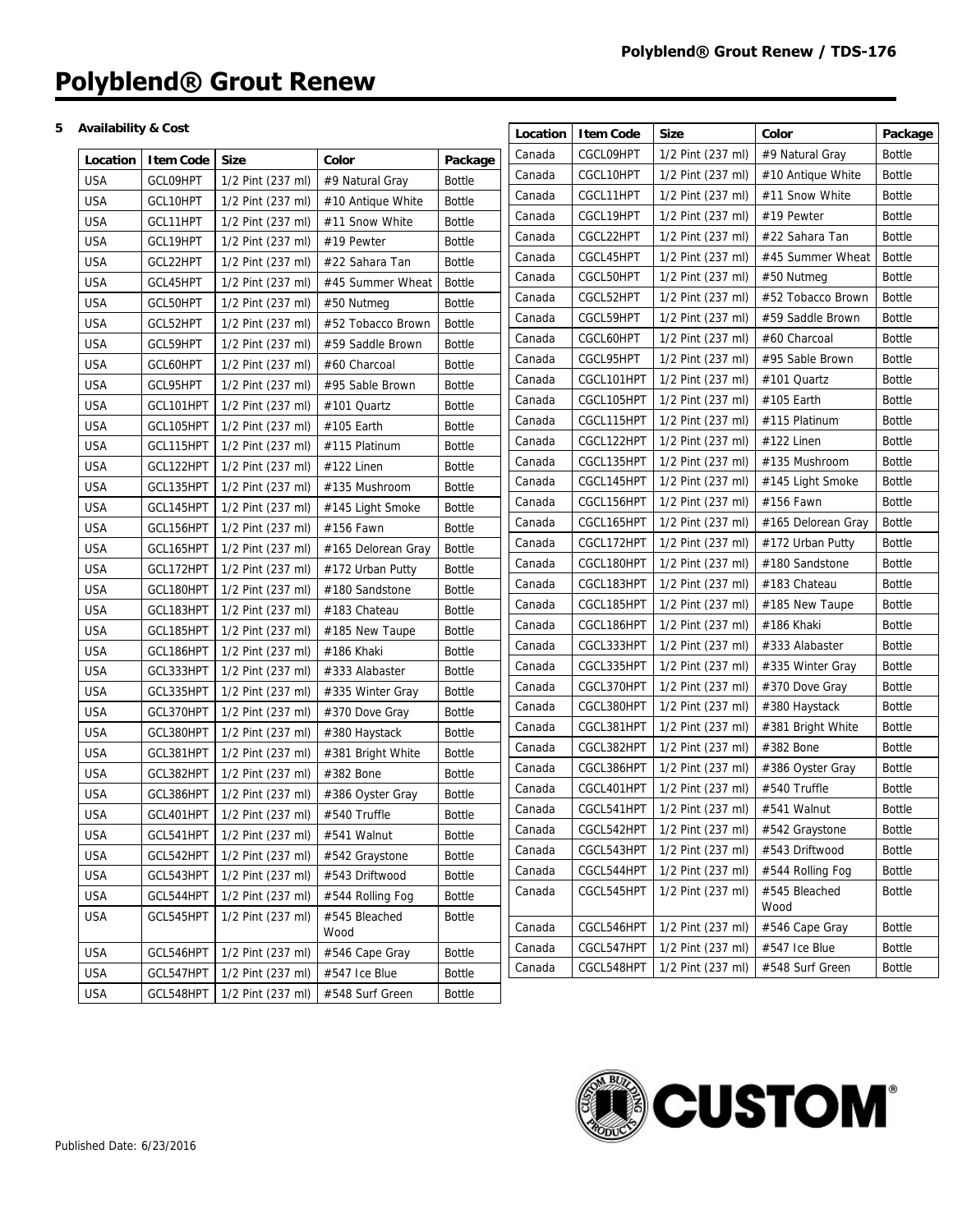**The following colors are discontinued as of March 2015:** #92 Admiral Blue, #96 Quarry Red Clay, #99 Burnt Clay, #127 Antique Linen, #168 Slate Gray, #190 Bay Leaf, #301 Arctic Ice, #305 Onyx Green, #311 Moss, #312 Bonsai, #365 Canvas, #384 Camel, #390 Rose Beige

# **6 Product Warranty**

Custom® Building Products warrants to the original consumer purchaser that its product shall be free from defects in material and workmanship under normal and proper usage for a period of one year following the date of original purchase. Custom's® sole liability under this warranty shall be limited to the replacement of the product. Some states, countries or territories do not allow the exclusion or limitation of incidental or consequential damages, so the above limitation or exclusion may not apply to you. This warranty will not extend to any product which has been modified in any way or which has not been used in accordance with Custom's® printed instructions. Custom® makes no other warranties either expressed or implied. This warranty gives you specific legal rights, and you may have other rights that vary from state to state or from one country/territory to another. This warranty is not transferrable.

### **7 Product Maintenance**

[Clean with a neutral cleaner such as Aquamix AquaKleen or TileLab](http://www.custombuildingproducts.com:80/products/care-maintenance/cleaners/tilelab/tilelab-grout-tile-cleaner.aspx) Grout & Tile Cleaner.

# **8 Technical Services Information**

For technical assistance, contact Custom technical services at 800-282- 8786 or visit [custombuildingproducts.com](http://www.custombuildingproducts.com:80/support/contact-us.aspx).

### **9 Filing System**

Additional product information is available from the manufacturer upon request.